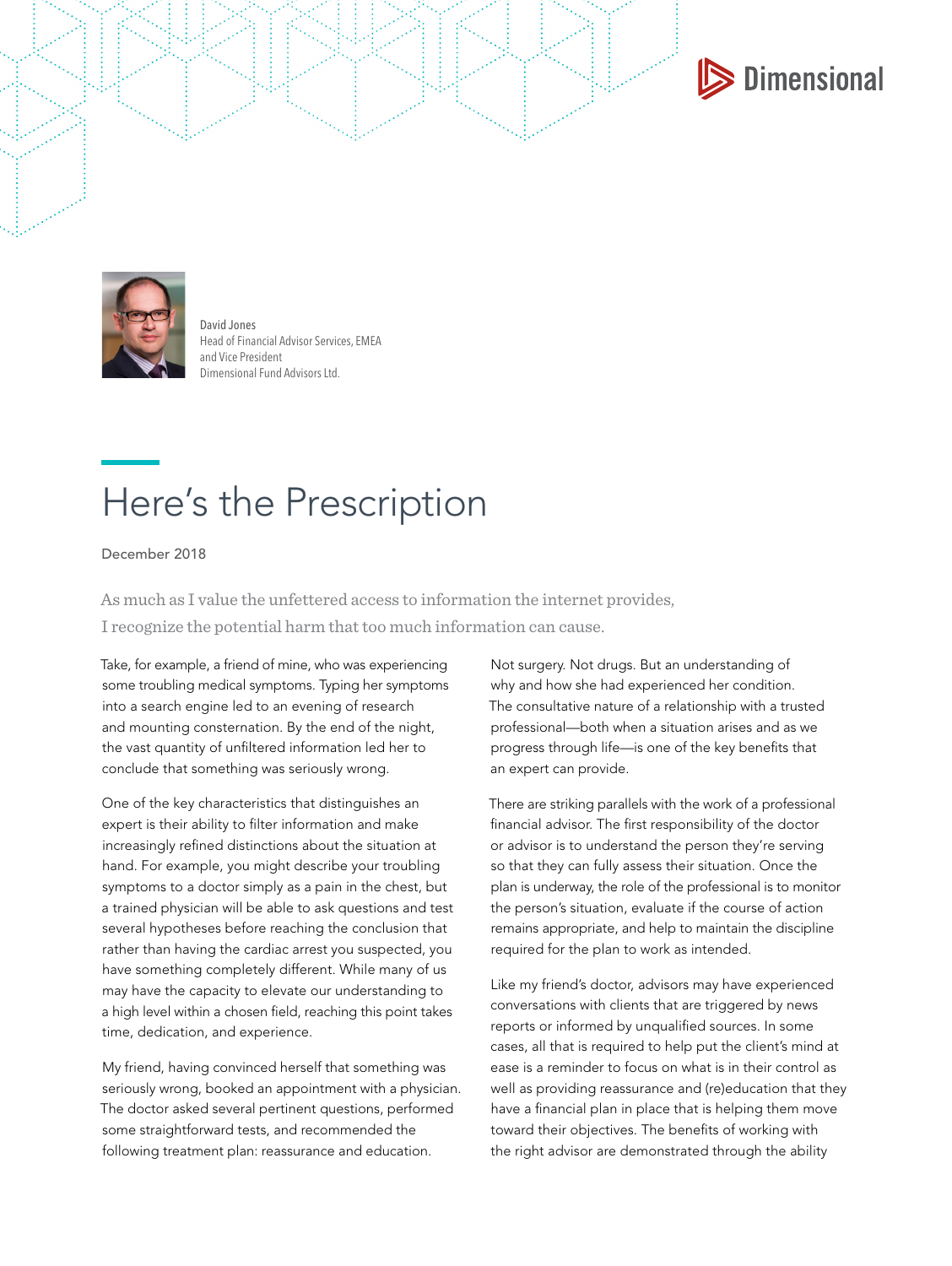Exhibit 1: Reacting Can Hurt Performance

*Performance of the S&P 500 Index, 1990–2017*



*In US dollars. For illustrative purposes. The missed best day(s) examples assume that the hypothetical portfolio fully divested its holdings at the end of the day before the missed best day(s), held cash for the missed best day(s), and reinvested the entire portfolio in the S&P 500 at the end of the missed best day(s). Annualized returns for the missed best day(s) were calculated by substituting actual returns for the missed best day(s) with zero.* 

*S&P data © 2018 S&P Dow Jones Indices LLC, a division of S&P Global. All rights reserved. "One-Month US T-Bills" is the IA SBBI US 30 Day TBill TR USD, provided by Ibbotson Associates via Morningstar Direct. Data is calculated off rounded daily index values. Indices are not available for direct investment. Their performance does not* 

to both help clients pursue their financial goals and to help them have a positive experience along the way.

Trouble might arise when we confuse simple and complex conditions. Probably no harm is done when a person, recognizing the onset of a common cold, takes cold medicine, drinks plenty of fluids, and rests. But had my self-diagnosing friend not made an appointment with a specialist, and instead moved from self-diagnosis to self-medication, she may have caused herself real harm. Similarly, thinking that all aspects of your own financial situation can be handled through a basic internet search or casual conversation with a friend might result in a less than optimal financial outcome.

Without the guidance of an advisor, the self-medicating investor might overreact to short-term market volatility by selling some of their investments. In doing so, they risk missing out on some of the best days since there is no reliable way to predict when positive returns in equity markets will occur.1 One might think that missing a few

days of strong returns would not make much difference over the long term. But, as illustrated in Exhibit 1, had an investor missed the 25 single best days in the world's biggest equity market, the US, between 1990 and the end of 2017, their annualized return would have dropped from 9.81% to 4.53%. Such an outcome can have a major impact on an investor's financial "treatment" plan.

Improving someone's financial health is a lot like improving their physical health. The challenges associated with pursuing a better financial outcome include diagnosis of the current situation, development of the appropriate course of action, and sticking with the treatment plan. Many advisors are trained on the intricacies of complex financial situations and work to understand how their clients feel about money and how their clients might react to future events. By providing the prescription of reassurance and education over time, we believe the right advisor can play a vital and irreplaceable role in investors' lives.